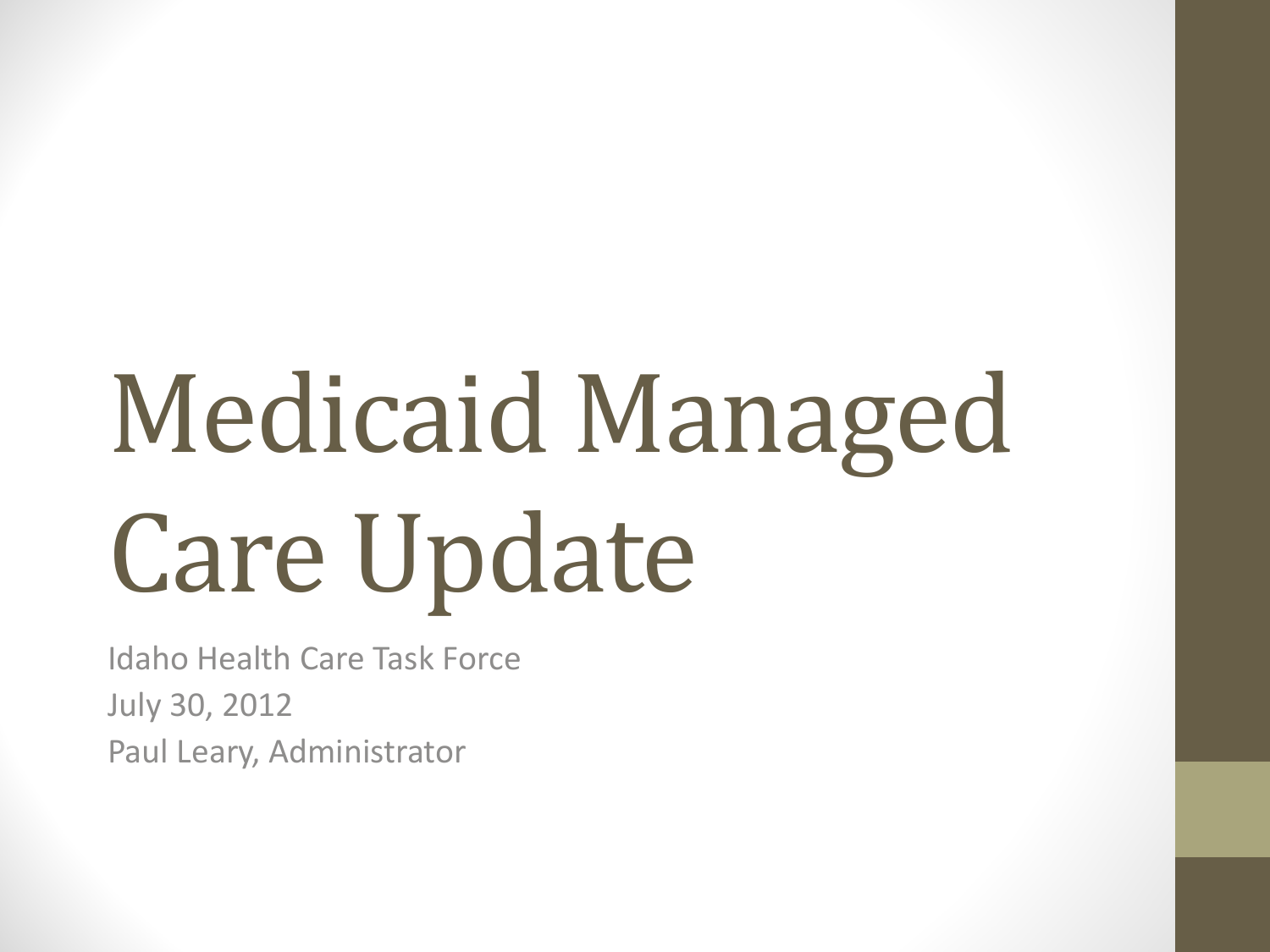#### MEDICAID MENTAL HEALTH MANAGED CARE

- Medicaid completed RFP development June 2012
- Contract unit and Legal review completed July 2012
- To Division of Purchasing this week Division of Purchasing has been doing parallel review – do not anticipate any significant issues to delay posting.
- Award contract November 2012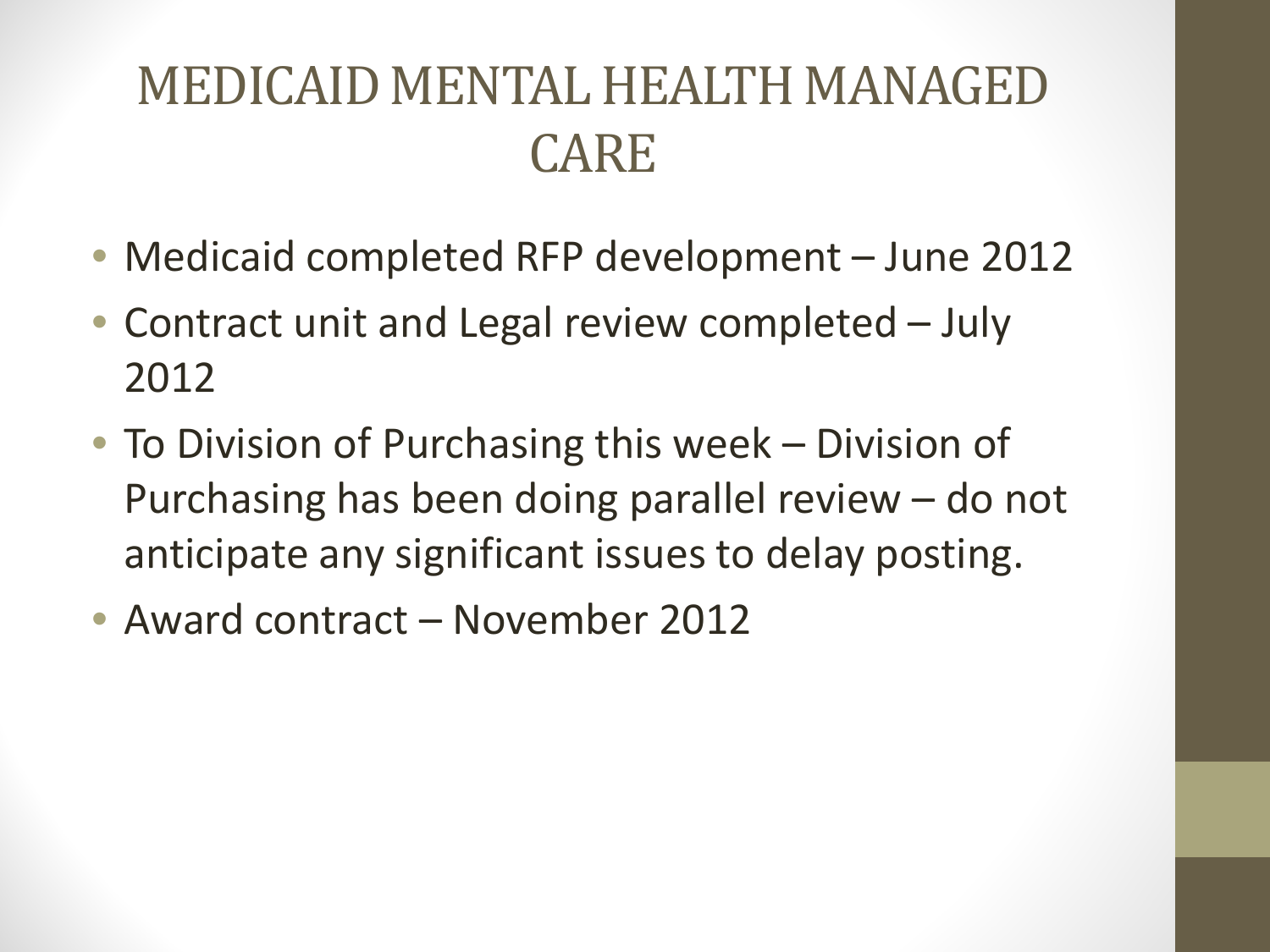#### Integrate Care for Dual Eligibles

- o Integrate and coordinate care for all full-benefit Medicare-Medicaid enrollees ("dual eligibles") to improve their health and quality of life.
- o Develop a managed care plan for dual eligibles that will result in an accountable care system with improved health outcomes.
- o Idaho intends to enter into a three-way, three-year contract with CMS and health plans (managed care organizations) to provide integrated, comprehensive, seamless coverage to dual eligibles. 3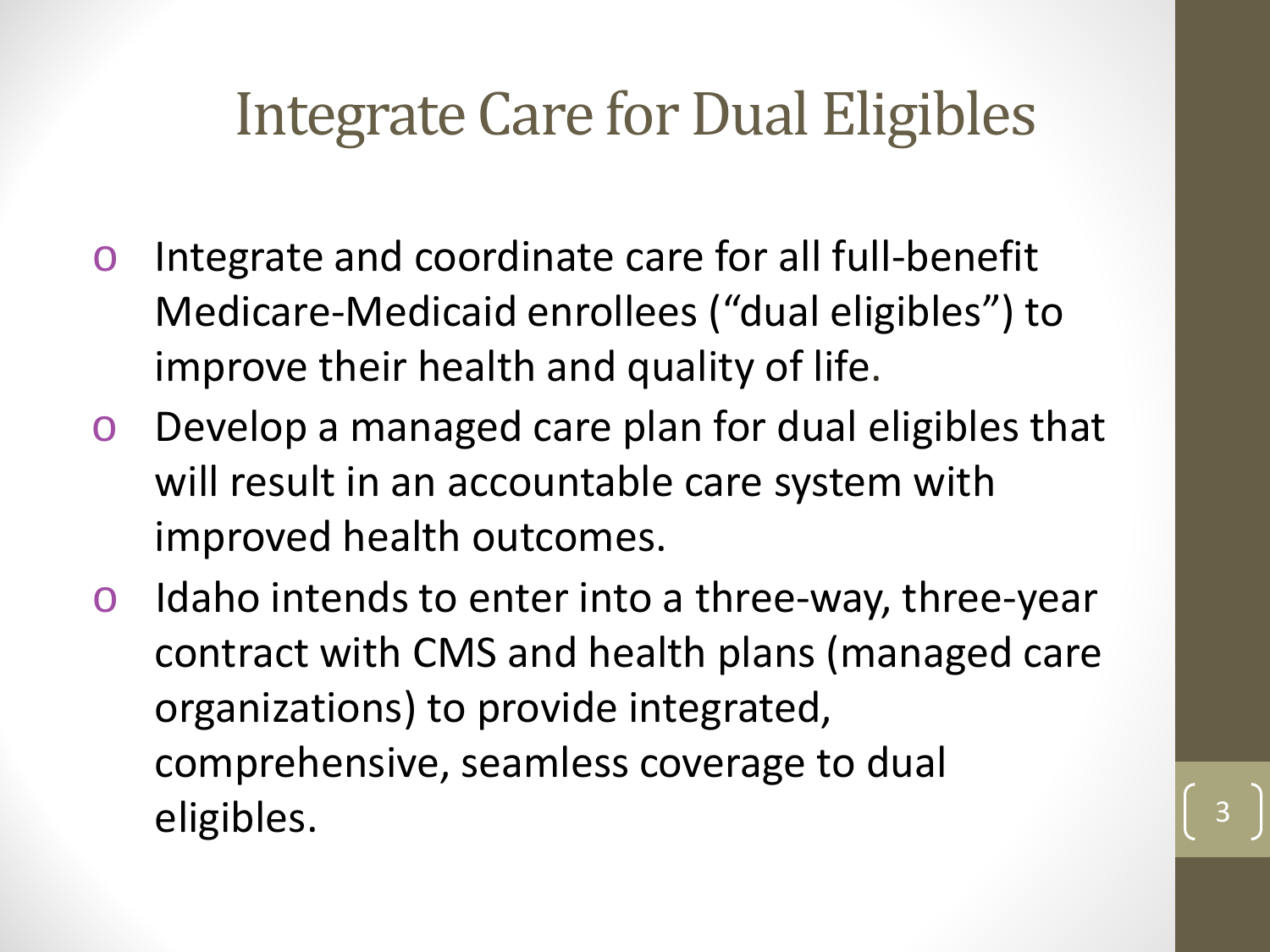### Summary of the Idaho Initiative to Integrate Care for Dual Eligibles

- $\circ$  9/26/11 Meeting with 5 health plans: Blue Cross of Idaho, United HealthCare, Pacific Source, Regence Blue Shield, and Sterling Health Plans.
- $\sim$  10/26/11 Meeting with more than 50 stakeholders statewide via teleconference.
- $\sim$  12/2/11 First of ongoing monthly meetings with health plans.

4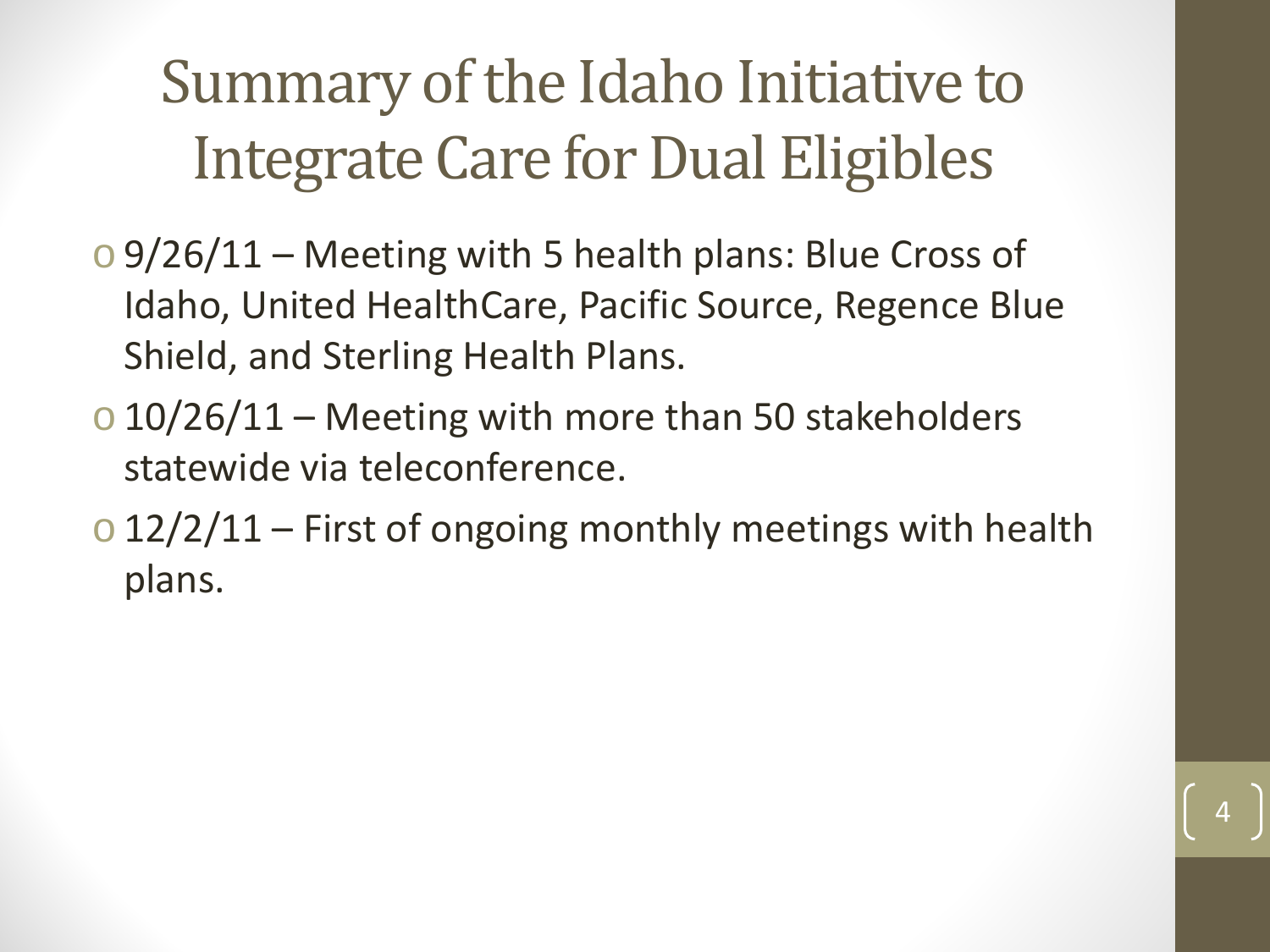### Summary of the Idaho Initiative to Integrate Care for Dual Eligibles

- 3/15/12 Proposal brief posted on website
- 4/13/12 Draft proposal posted
- 4/17/12 Statewide stakeholder videoconference on proposal
- 5/31/12 Draft proposal submitted to CMS
- 7/10/12 Received comments submitted to CMS by stakeholders
- Fall 2012 using proposal and comments develop RFP for Managed Care Plan for Dual Eligible
- Implemented January 1, 2014
- Proposal, comments and responses on the following web page:

5

#### **[www.MedicaidLTCManagedCare.dhw.idaho.gov](http://www.medicaidltcmanagedcare.dhw.idaho.gov/)**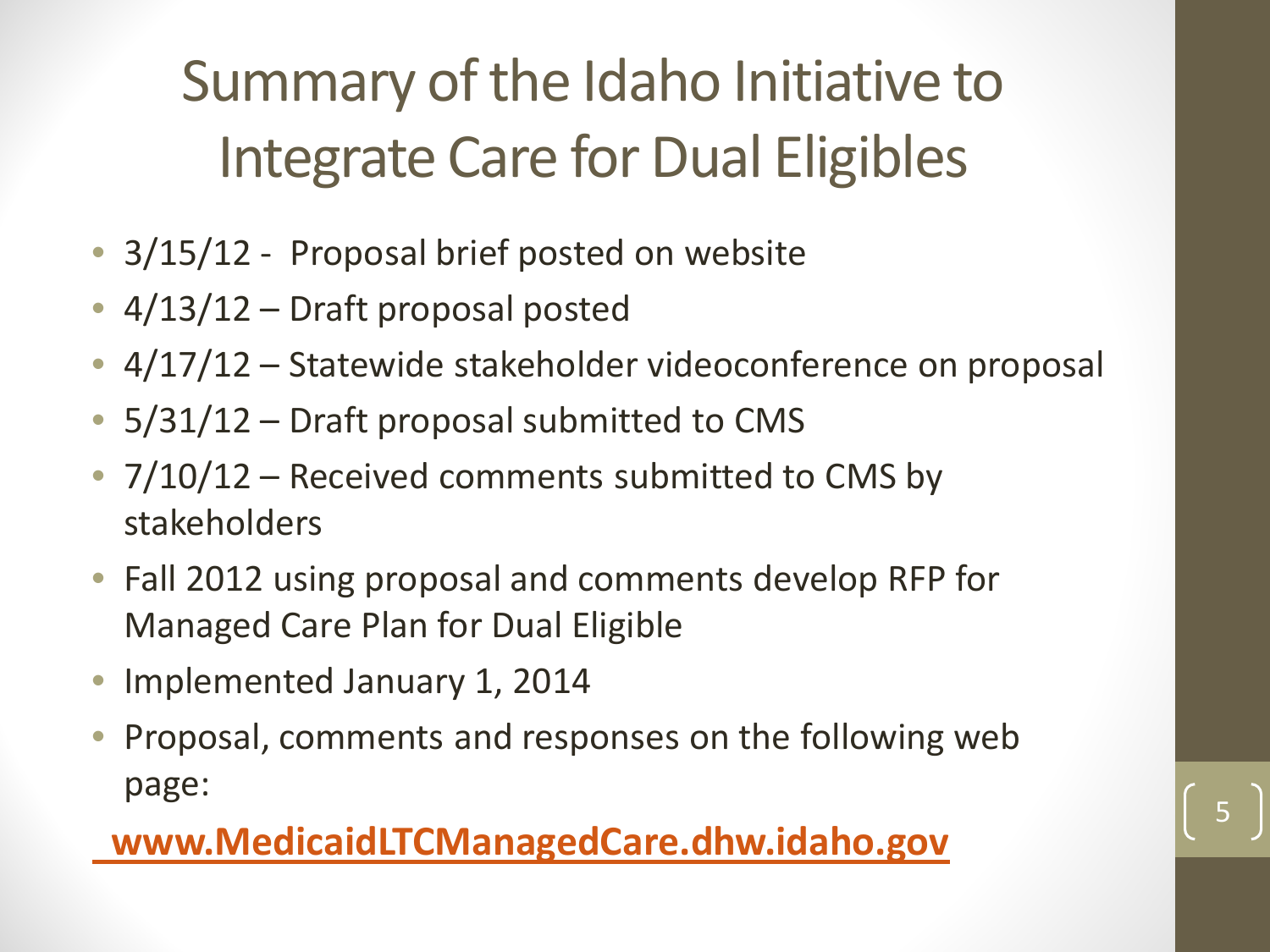### MULTI-PAYER COLLABORATIVE PATIENT CENTERED MEDICAL HOME

- oThe patient-centered medical home (PCMH) model will transform the way patient care is provided throughout Idaho.
- o The potential of the PCMH was recognized by Governor Otter when he created the Idaho Medical Home Collaborative (IMHC), asking representatives from the healthcare sector to implement a pilot.
- oThis pilot is Idaho's opportunity to learn what it takes to reform the state's primary care delivery systems in a way that puts the patient first, leads to better health outcomes and is cost effective.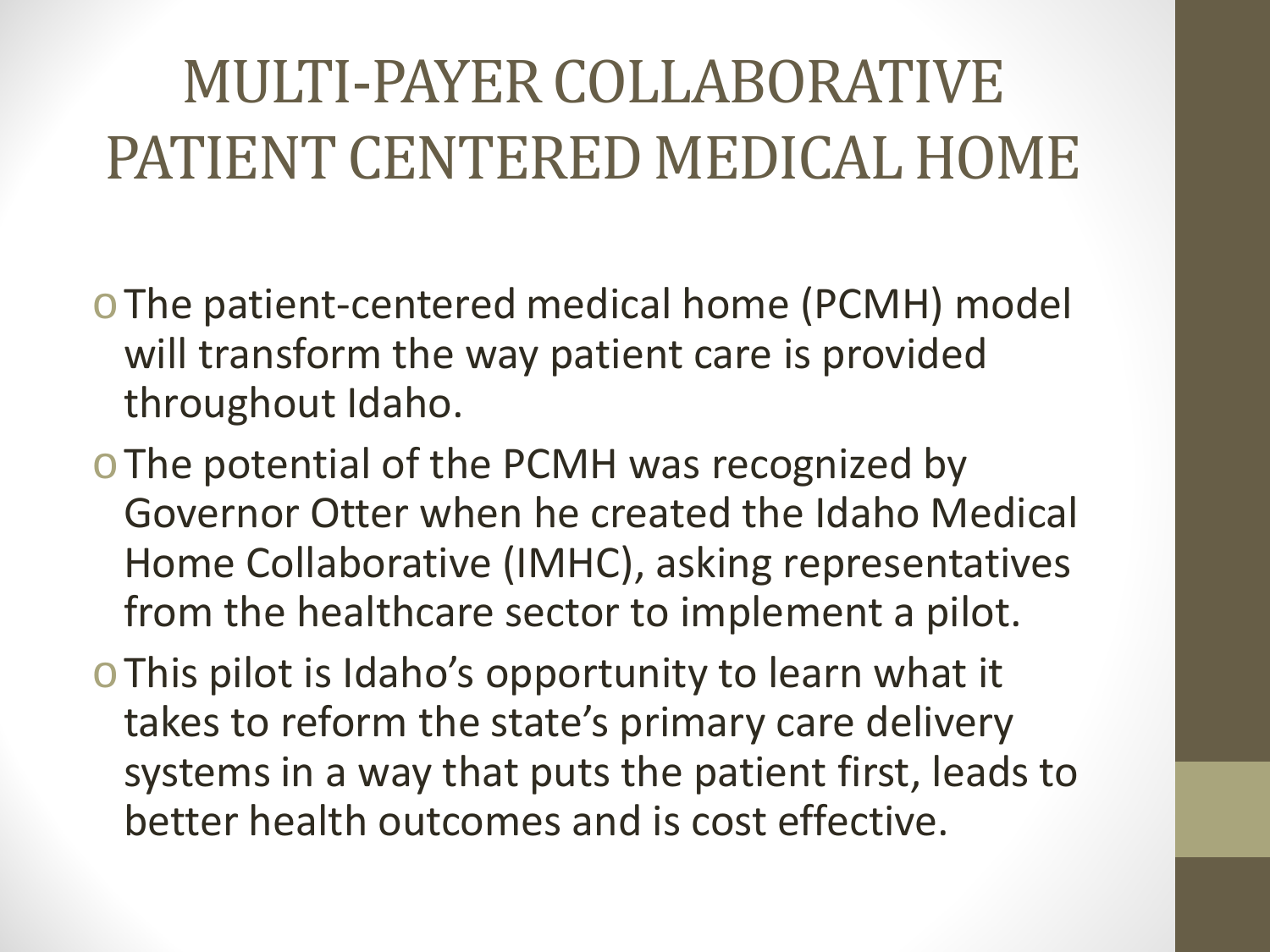### PATIENT CENTERED MEDICAL HOME

oPediatric Medical Homes started at pilot sites May 2012 as part of Children's Health Improvement Collaborative

oMedicaid Health Homes - January 2013

- oState Plan amendment is in process
- oImplementation date changed to maximize funding opportunity for the State
- oMulti-payer medical home pilot will launch at the same time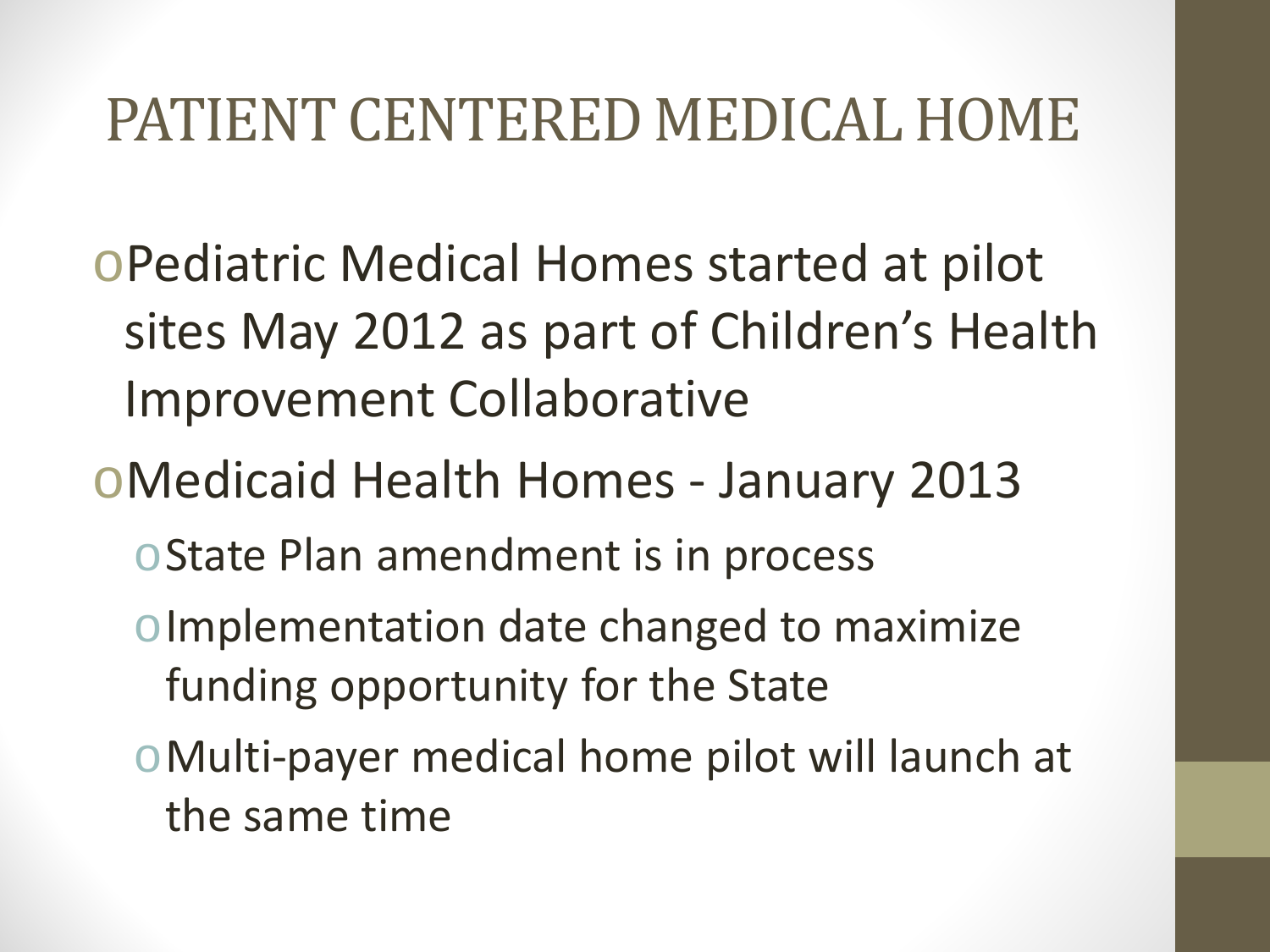## COMMUNITY CARE NETWORK

- o 12/13/11 Medicaid Managed Care public forum suggestion to look at North Carolina Network Model.
- <sup>o</sup> National Academy for State Health Policy (NASHP) accepted Idaho application for a transformation grant to adopt or adapt the Community Care of North Carolina (CCNC) model
- <sup>o</sup> 5 member team invited to North Carolina with three other states to study the CCNC model
- <sup>o</sup> Members include DHW, IPCA, IAFP, IHA and IMA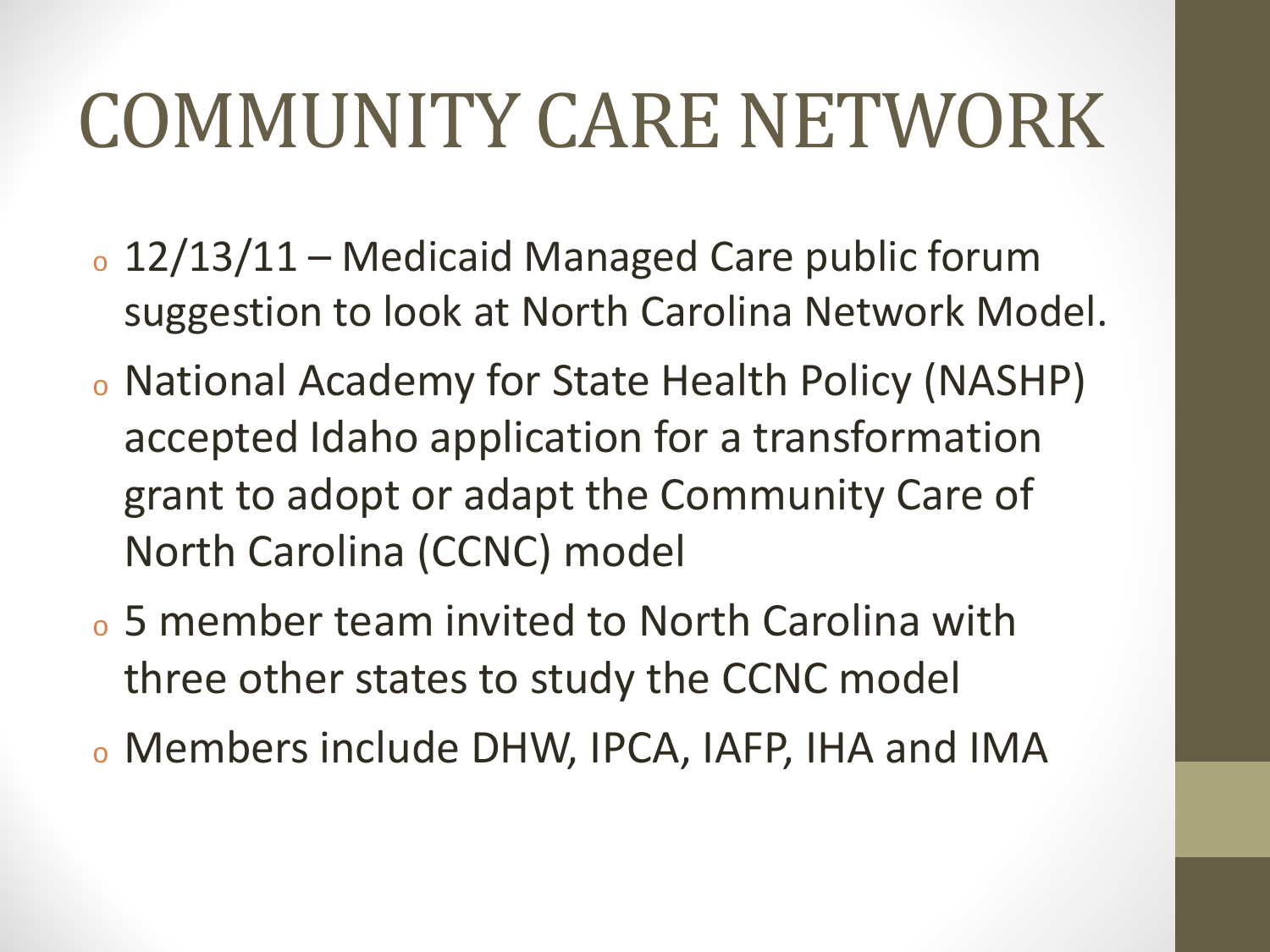# COMMUNITY CARE NETWORK

- **The Idaho team identified four priority areas in their NASHP application to improve patient outcomes:**
	- Create evidence-based standards for internal practice management to address the needs of high-risk and high-cost populations statewide, and provide resources to support transformation towards these standards in community settings.
	- Establish a model to support medical home integration, with other aspects of the care system to improve health outcomes and access via care management and coordination. The system design must work well in both urban and rural settings.
	- Create a strategy and model for developing an actionable informatics/data system that includes clinical and utilization data to improve health outcomes and reduce costs.
	- Create a public policy framework for a community care system to guide implementation of Medicaid managed care approaches in Idaho.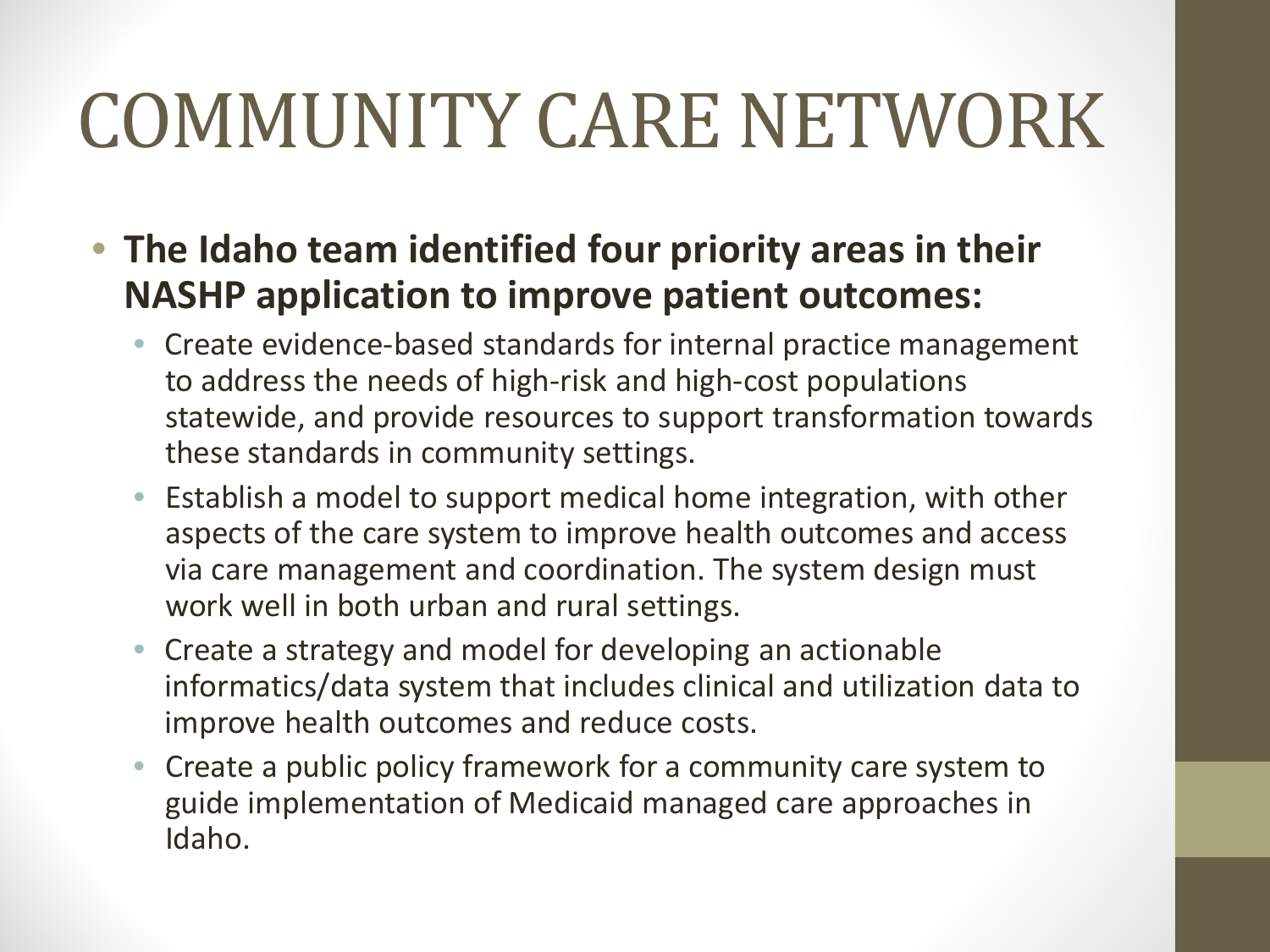### COMMUNITY CARE of NORTH CAROLINA

- <sup>o</sup> **Local non-profit community networks** comprised of physicians, hospitals, social service agencies, and county health departments - they provide and manage care
- <sup>o</sup> Within each network, each Medicaid enrollee is linked to a primary care provider (Medical Home) that provides and manages acute and chronic care – coordinates specialty care
- <sup>o</sup> Case managers are part of the network and work in concert with PCP to identify and manage care for high cost, high risk patients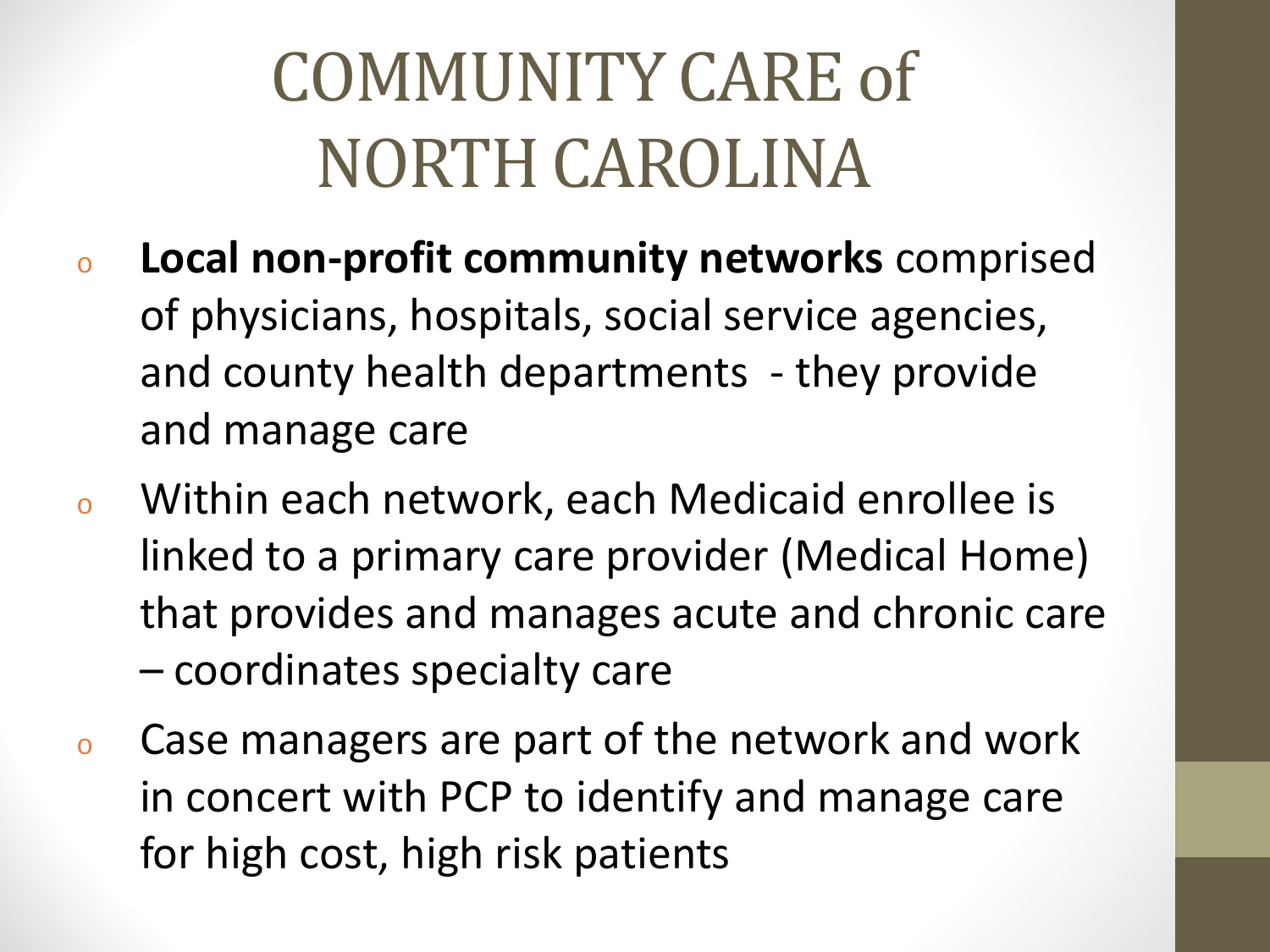### COMMUNITY CARE of NORTH CAROLINA

- <sup>o</sup> Networks work with PCPs and case managers to implement disease and care management initiatives – includes targeted education and care coordination, implementing best practice guidelines, and monitoring results
- CCNC has built-in data monitoring and reporting to facilitate continuous quality improvement on a physician, network, and program-wide basis
- <sup>o</sup> <https://www.communitycarenc.org/about-us/>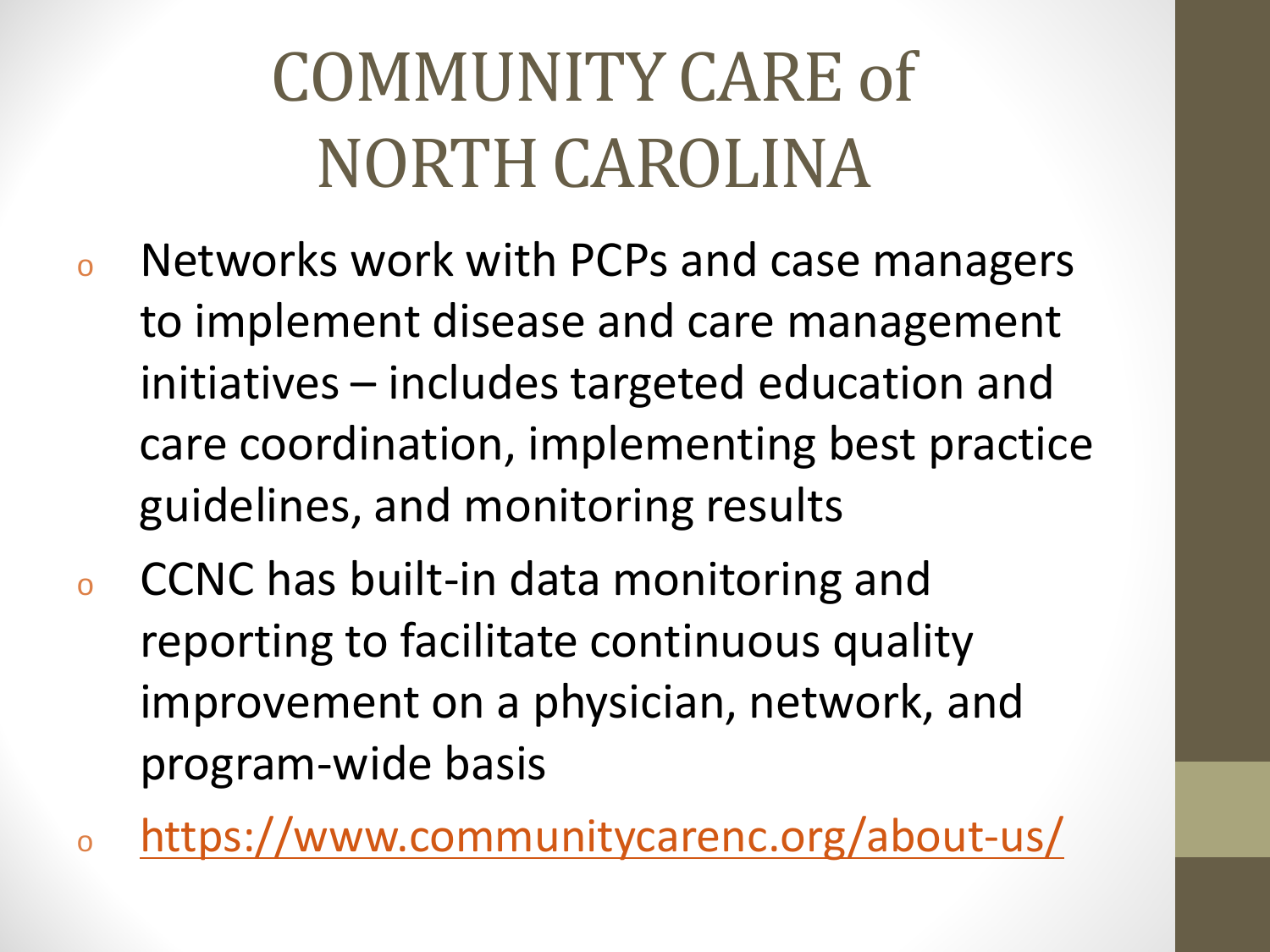#### **Key Components of a Community Care Network (CCN) Model**



**Measurement and Reporting for Continuous Quality Improvement**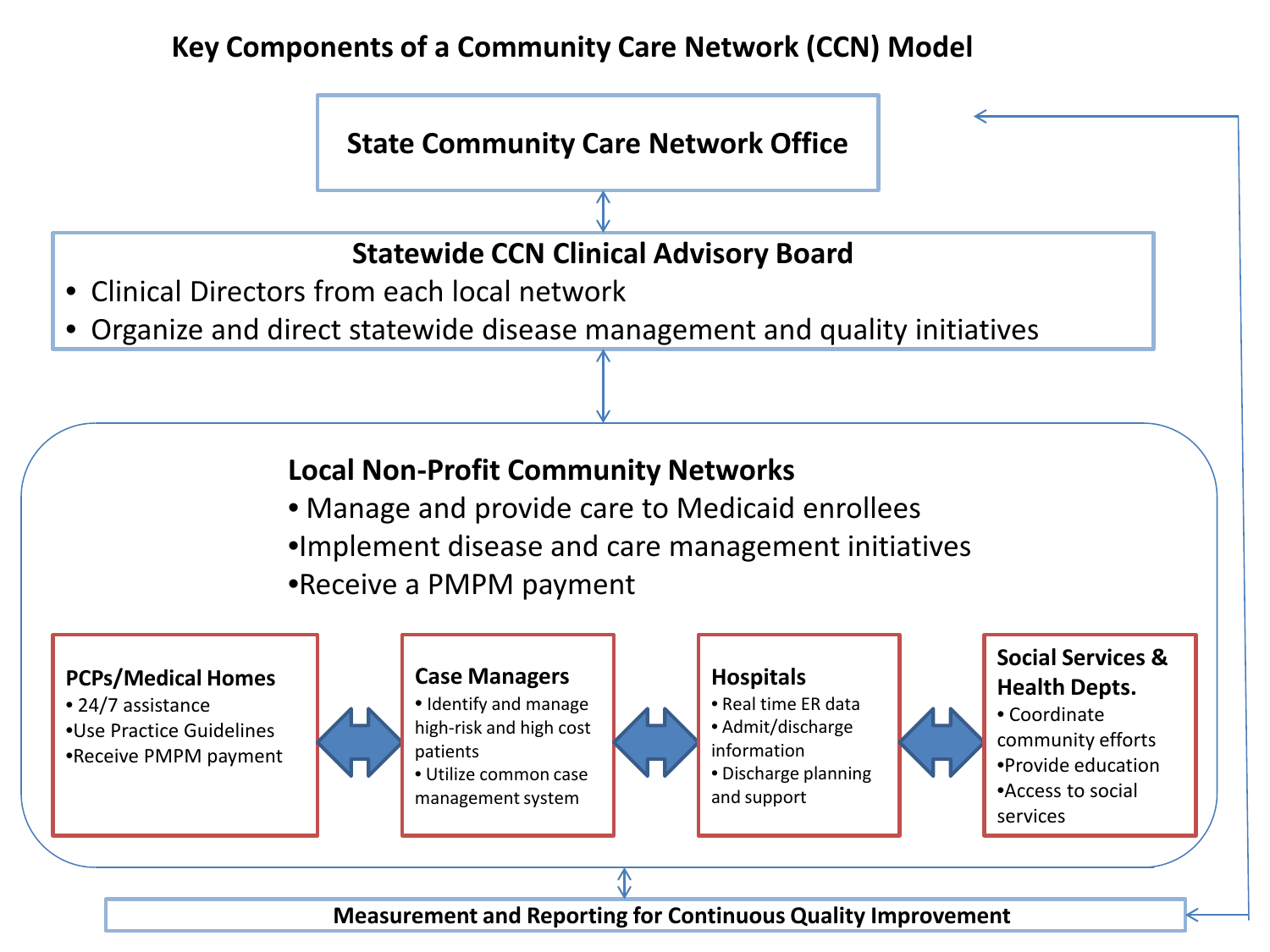### COMMUNITY CARE NETWORK

- o Share conceptual framework with key provider organizations looking for direction, support, champions
- o Conduct a comprehensive analysis of the current system identify what is already in place and would/could support network development
- o Identify and gain support of key health leaders throughout the State of Idaho - Champions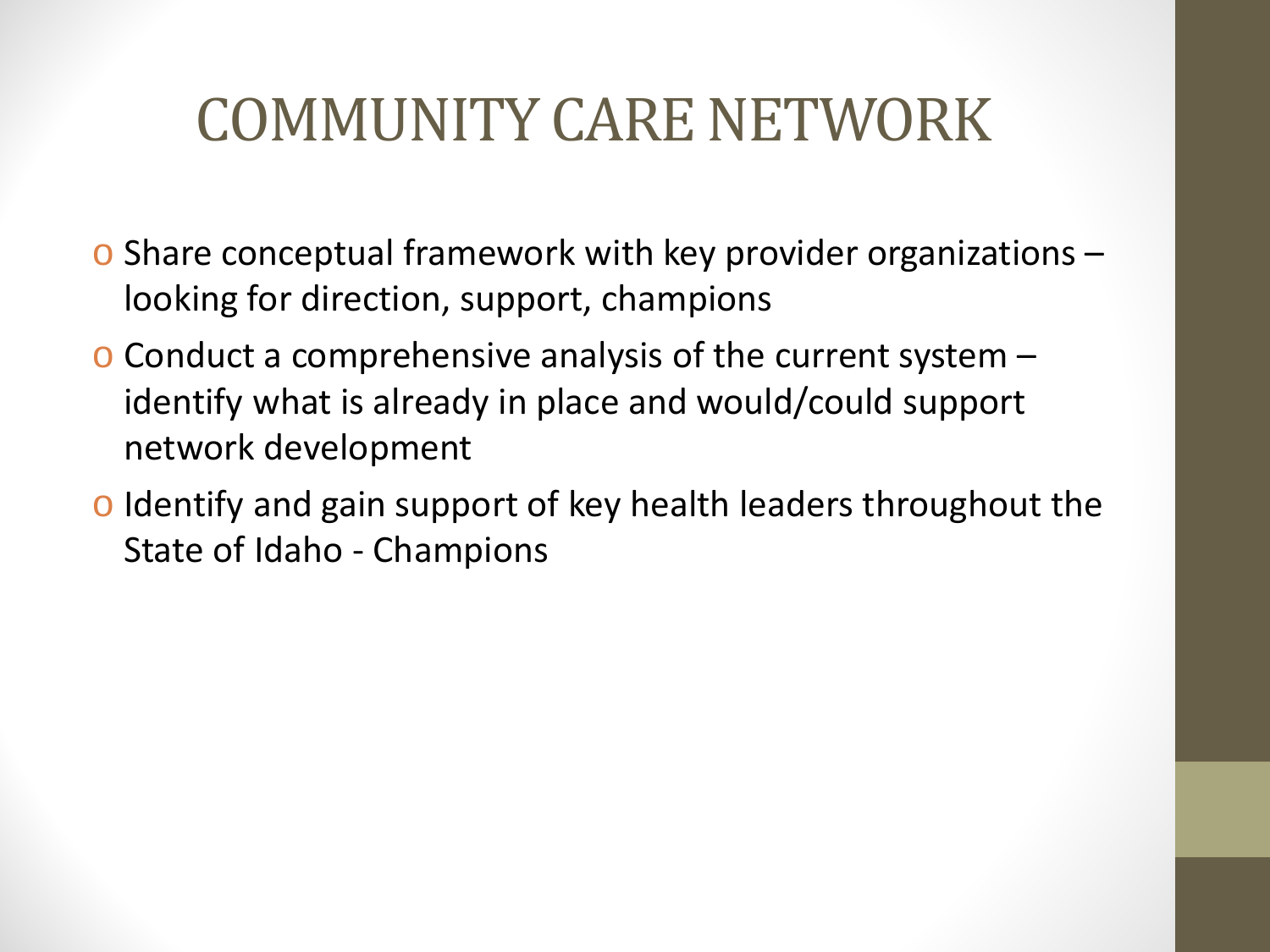#### MANAGED CARE PLAN DEVELOPMENT DUE JUNE 2013

- Actuarial analysis for SFY 2009 through 2011 completed
- Leavitt Partners engaged to do analysis of Medicaid expansion population – April 2012
	- Final report due September 2012
- Initiate RFP for Managed Care Consultant August 2012
- Plan development ongoing
- Managed Care Plan due to Legislature June 2013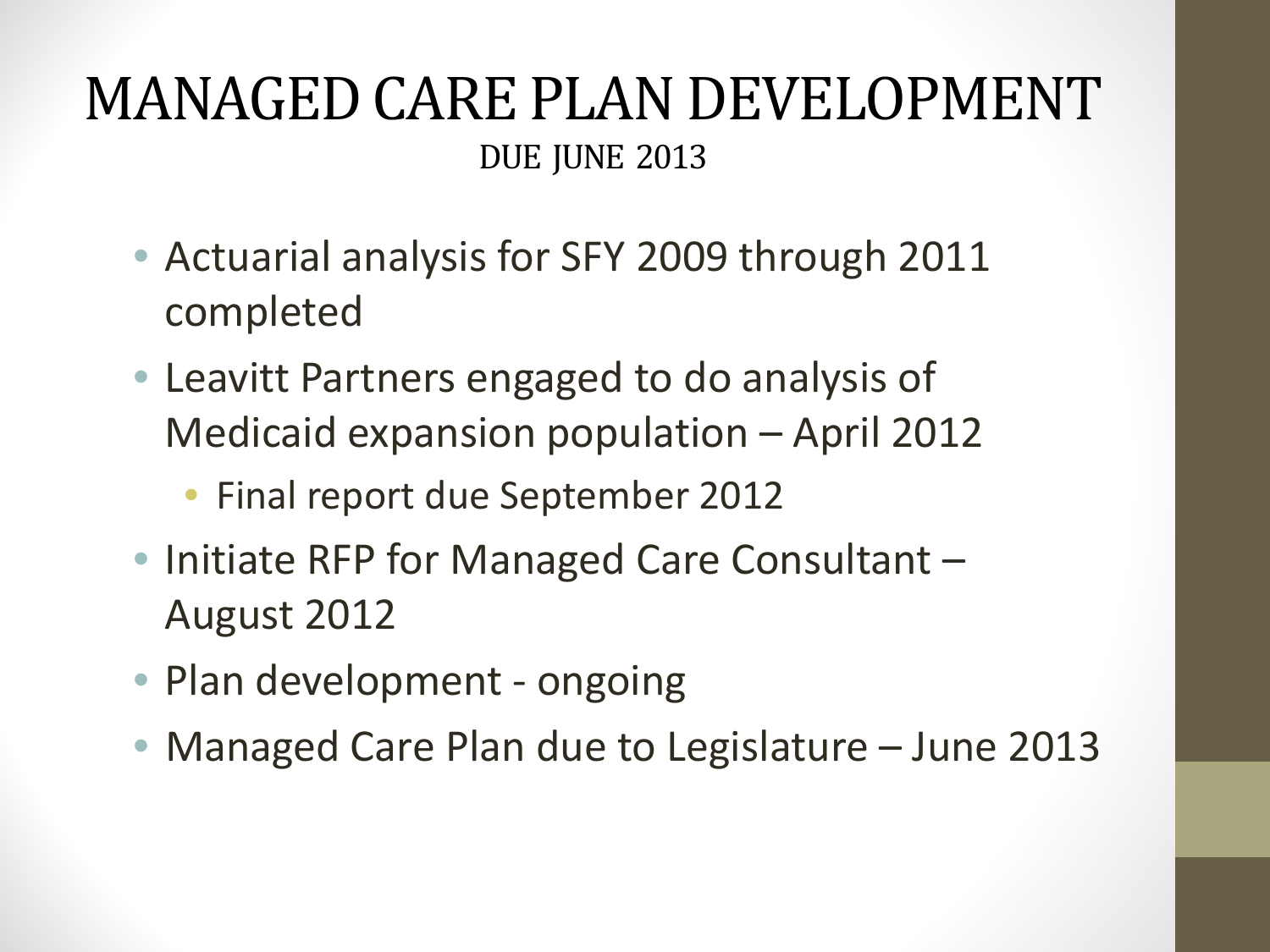### OTHER ACTIVITY

- State staffing
	- Two project analysts dedicated to Managed Care initiatives
	- Deputy Administrator, Medicaid Managed Care being recruited – Fall 2012
	- Development of managed care contract management staff
- Coordination and integration

 [www.MedicaidManagedCare.dhw.idaho.gov](http://www.medicaidmanagedcare.dhw.idaho.gov/)